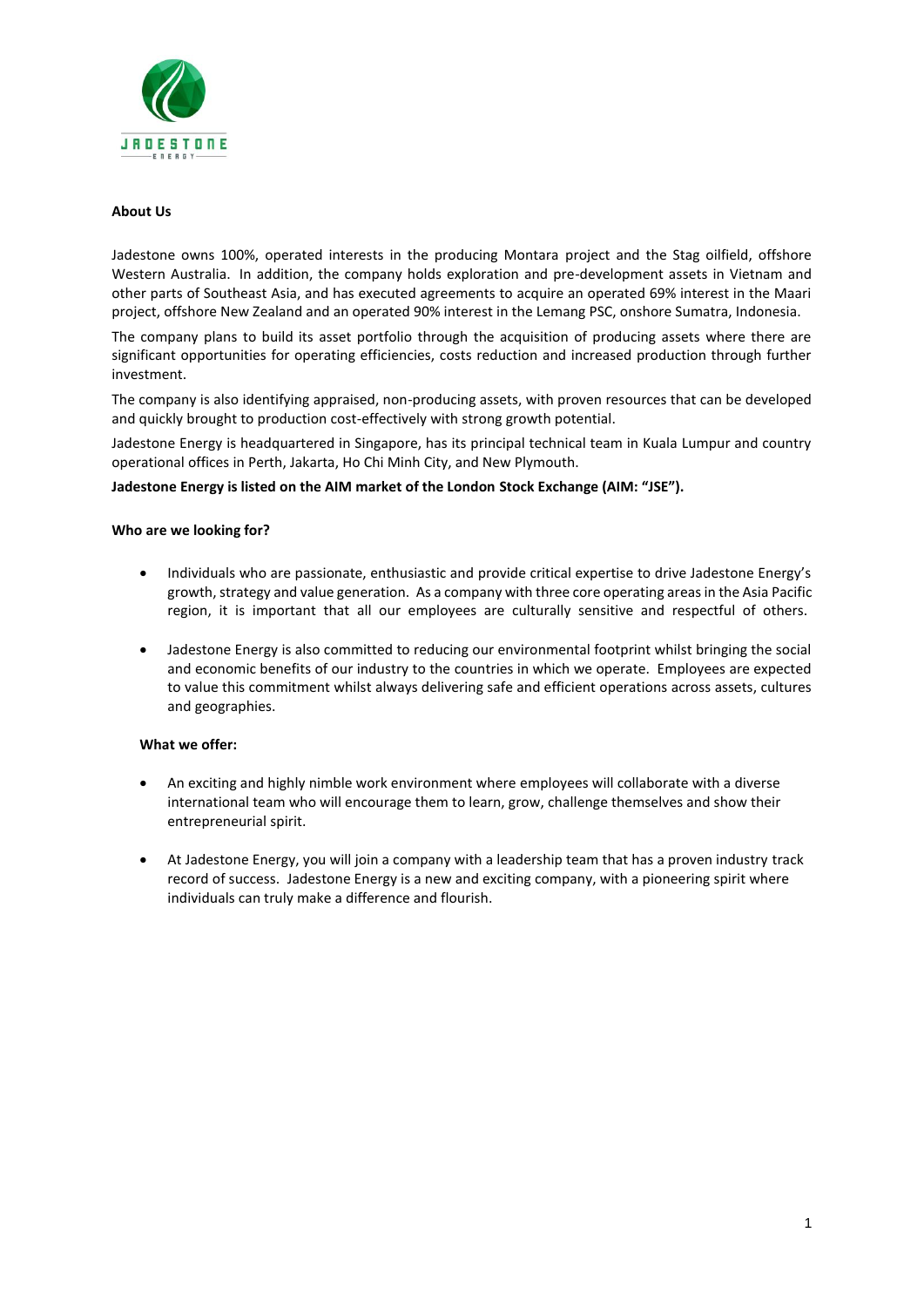

## **JOB DESCRIPTION**

| <b>Job Title:</b> | Reservoir Engineer     | Reports to (title): | Subsurface Manager     |
|-------------------|------------------------|---------------------|------------------------|
| <b>Job Code:</b>  | <b>RE, SS, MJ, 032</b> | Location:           | Kuala Lumpur, Malaysia |

# **1. POSITION PURPOSE**

Candidate will be reporting to Subsurface Manager and supporting the production and subsurface aspects of reservoir management and development activities for company's Malaysian assets, mainly in mid-life producing fields. Candidate will be responsible for performing reservoir engineering scope of work – analyse field data, perform wells and reservoirs studies to define optimum depletion mechanism and development strategy for optimizing production and maximizing the value of the asset. This includes accountability for the quality and the timely delivery of subsurface related deliverables such as preparation of robust production forecast, production enhancement activities, well/ reservoir surveillance activities, reservoir management and depletion plan, reserves evaluation and field development plan. The candidate will at times, be performing asset evaluations to support the inorganic growth of the company. In addition, the candidate will be working towards acquiring approvals for reservoir engineering deliverables presented to internal and external entities (partners, regulatory body, banks, and auditors).

| <b>2. WORKING RELATIONSHIPS</b> |           |                                                                                                          |  |  |  |  |
|---------------------------------|-----------|----------------------------------------------------------------------------------------------------------|--|--|--|--|
| <b>Positions supervised</b>     | Direct:   | N/A                                                                                                      |  |  |  |  |
|                                 | Indirect: | Trainees and/or interns                                                                                  |  |  |  |  |
| <b>Working relationships</b>    | Internal: | Subsurface Team, Operations Team, Offshore Teams,<br>Business<br>Development, Drilling and Projects Team |  |  |  |  |
|                                 | External: | Regulatory bodies, partners, banks, auditors                                                             |  |  |  |  |

# **3. PRINCIPLE ACCOUNTABILITIES**

- Take ownership in day-to-day surveillance, reservoir management and development activities within Jadestone's producing assets
- Monitor production performance and make recommendations for production optimization. Work closely with operations, offshore personnel, facilities & engineering, drilling & completion and wells groups in ensuring smooth operations while achieving production targets
- Collaborate with production technologist/petroleum engineers and senior reservoir engineers to identify/ evaluate production enhancement opportunities and/or diagnostics/mitigation of abnormal well behaviours
- Deliver and monitor reservoir management plan, field-wide surveillance programs and monthly target producing plans. Recommend and justify surveillance needs for wells and production systems testing. Coordinate with production operations and surface facility personnel for all logistical aspects of well intervention plans and/or surveillance activities
- Hold accountability on production allocation and forecasting. Monitor reserves changes and contribute relevant part of subsurface input to the annual corporate business plan activities and updates
- Undertake data analysis and interpretations, including decline curve analysis, material balance, volumetric estimation, production allocation & forecast, pressure transient analysis, nodal analysis, fluid contacts estimation, reservoir evaluation etc
- Conduct reservoirs/field development studies (i.e., analytical and numerical simulation) to define optimal reservoir depletion strategy via IOR and/or EOR techniques: optimize well locations and count, well utilities, pressure maintenance vs. gas cap blowdown, ICD/ICV concept studies, inert gas injection etc
- Maintain and update reservoir engineering database, inclusive of daily production data, well history, core and fluid analysis, pressure surveys / PBUs etc. for use in subsurface studies